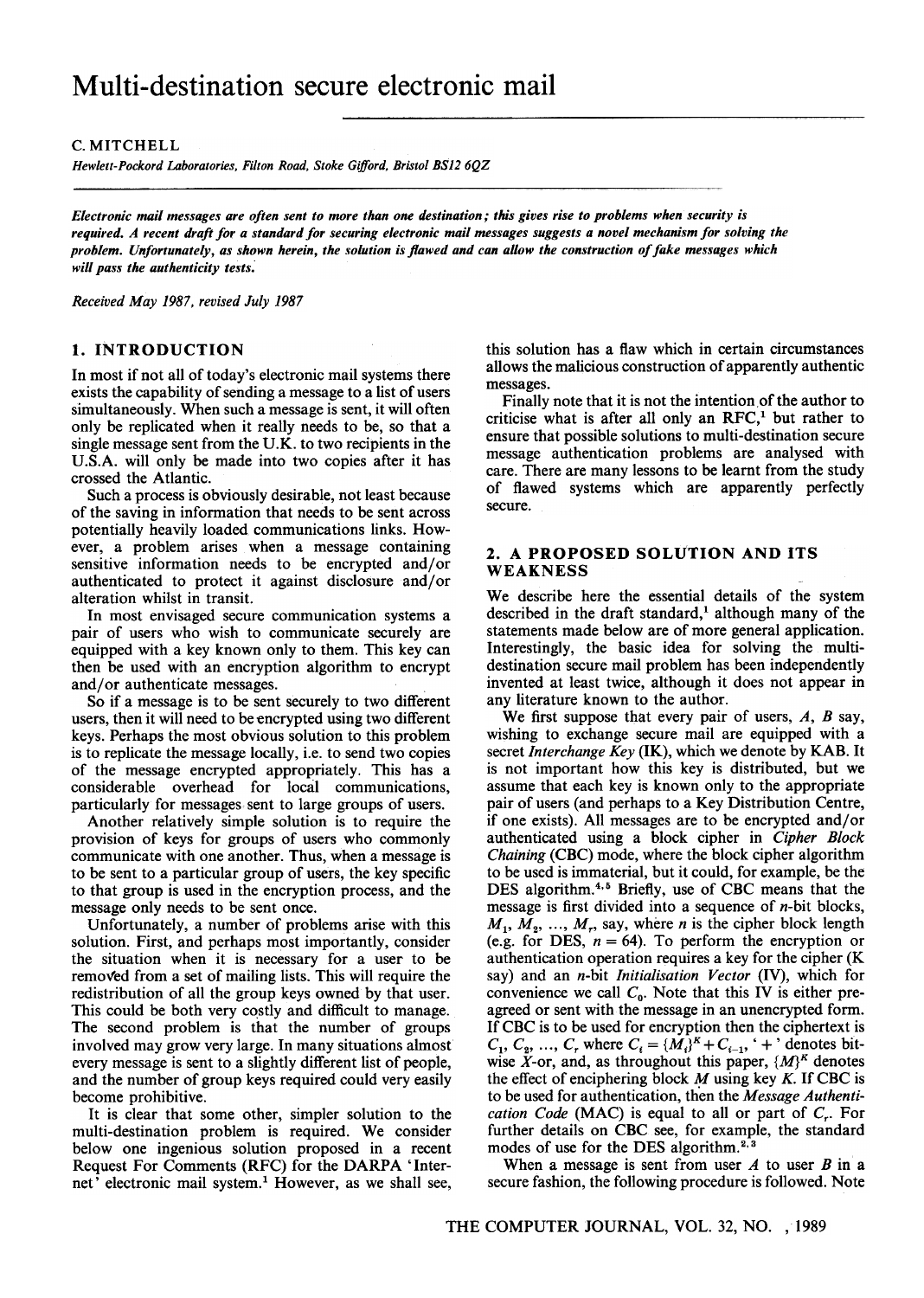that there are basically two options for message security: either (i) authentication with no encryption, or (ii) both authentication and encryption; i.e. all secure messages are authenticated. We first consider option (i).

- 1. A random Data Encrypting Key (DEK) is obtained by A which is to be used to secure this message (and no other message).
- 2. This DEK is encrypted using the block cipher in Electronic Codebook Mode,<sup>2,4</sup> under KAB.
- 3. The message is encrypted using the block cipher in CBC mode under the DEK with Initialisation Vector (IV) set to all zeros. All the ciphertext blocks except the last one are discarded, with the remaining block forming the Message Authentication Code (MAC), which is used to authenticate the message to the receiver; this process is well established.<sup>6</sup> Finally, the MAC is encrypted using the block cipher in ECB mode under the control of KAB.
- 4. As encryption of the message is not required it is now sent in clear form, preceded by the DEK encrypted as in (2) and the MAC computed and encrypted as in (3). The transmitted data will therefore have the form:

 ${ {\rm \{DEK} \}}^{\rm KAB}, { {\rm \{MAC \}}}^{\rm KAB},$  message.

If option (ii) is required, i.e. if encryption is also required, then steps  $(1)$ ,  $(2)$ ,  $(3)$  above are performed, followed by steps (5), (6), (7) given below.

- 5. The DEK is modified by inverting the bits in alternate nibbles to obtain the Modified DEK (MDEK).
- 6. The clear message is encrypted again using CBC, but this time under control of the MDEK (rather than the DEK) together with a randomly chosen IV.
- 7. The message is now sent, encrypted as in  $(6)$ , and preceded by the DEK encrypted as in (2), the MAC computed and encrypted as in (3) and the randomly chosen IV used in (6). The transmitted data will therefore have the form:

 ${ {\rm \{DEK\}^{KAB},\{MAC\}^{KAB},\{V,\{message\}^{MDEK}}. }}$ 

This completes the security process for messages sent from one user to another single user. We now consider how the process is modified in the case that user A wishes to send the same message to users  $B$  and  $C$  (the process works equally well for more than two users, and is straightforward to generalise to that case).

For authentication only, step (1) as above is performed followed by steps  $(2^*)$ ,  $(3^*)$  and  $(4^*)$  given below.

- 2\*. Two encrypted versions of the DEK are produced using the block cipher in Electronic Codebook Mode,<sup>2,4</sup> once under KAB and once under KAC.
- 3\*. The message is encrypted using the block cipher in CBC mode under the DEK with Initialisation Vector (IV) set to all zeros. All the ciphertext blocks except the last one are discarded, with the remaining block forming the MAC which is used to authenticate the message to the receiver. Finally, two encrypted versions of the MAC are produced using the block cipher in ECB mode, once under KAB and once under KAC.

4\*. As encryption of the message is not required it is now sent in clear form, preceded by the two encrypted versions of the DEK (computed as in  $(2^*)$ ) and the two encrypted versions of the MAC (calculated as in  $(3^*)$ ). The transmitted data will therefore have the form:

 ${ {\rm \{DEK\}^{KAB},\{MAC\}^{KAB},\{DEK\}^{KAC},\{MAC\}^{KAC},}}$  message.

If option (ii) is required, i.e. if encryption is also required, then steps  $(1)$ ,  $(2^*)$ ,  $(3^*)$  above are performed, followed by steps (5), (6) and (7\*), the last of which is given below.

7\*. The message is now sent, encrypted as in (6), and preceded by the two encrypted versions of the DEK (see  $(2^*)$ ), the two encrypted versions of the  $MAC$  (see  $(3<sup>*</sup>)$ ) and the randomly chosen IV used in  $(6)$ . The transmitted data will therefore have the form:

 ${ {\rm \{DEK\}^{KAB},\{MAC\}^{KAB},\{DEK\}^{KAC},\{MAC\}^{KAC},\{N\} } }$ 

# ${$ {message} $${^{MDEK}}$ .$

Using this modified procedure, each of  $B$  and  $C$  can use their own IK to recover the DEK used to authenticate (and, if relevant, encrypt) the message. So far so good. However, we now show how user  $C$  can use such a message to send a new message to  $B$  which  $B$  will believe to have come from A. We describe the procedure for authentication only, but the generalisation to encryption should be clear.

C first creates the message which is to be sent to  $B$  as if from A. The following procedure is then followed.

- 1. C recovers the MAC for the original message (this can be done since it was sent encrypted under KAC which is known to  $C$ ).
- 2. In a similar way C recovers the DEK used to authenticate the original message.
- 3. C decrypts the MAC using the DEK to obtain a block we call  $x$ .
- 4. C encrypts the new message using CBC under the control of the DEK to obtain a new MAC we call  $\nu$ .
- 5. C joins the block  $x+y$  on to the end of the new message as an additional' garbage' block, where the + denotes exclusive or of blocks.
- 6. C sends to B the new message (augmented by  $x + y$ ) preceded by the DEK encrypted under KAB and the MAC from the original message also encrypted under KAB. These latter pieces of information are present in the original message and hence are known to C.

A message prepared using steps  $(1)$ - $(6)$  above will pass B's authentication check using the MAC, and will therefore be accepted as coming from  $A$ . The reason for this is straightforward: the CBC encryption of the new message using the DEK will produce final block  $y$ , which, when added to the 'garbage block'  $x + y$  will give block  $x$  which encrypts to the desired MAC.

The one thing suspicious in the message is the' garbage' block, although even this could be moved to the middle or even the beginning of a message using an extension of the procedure described above. It could well be the case that in most cases messages containing such suspect blocks will be rejected by their recipients, but this does not remove the need to correct the problem. This is because the possible acceptance of such messages, even in